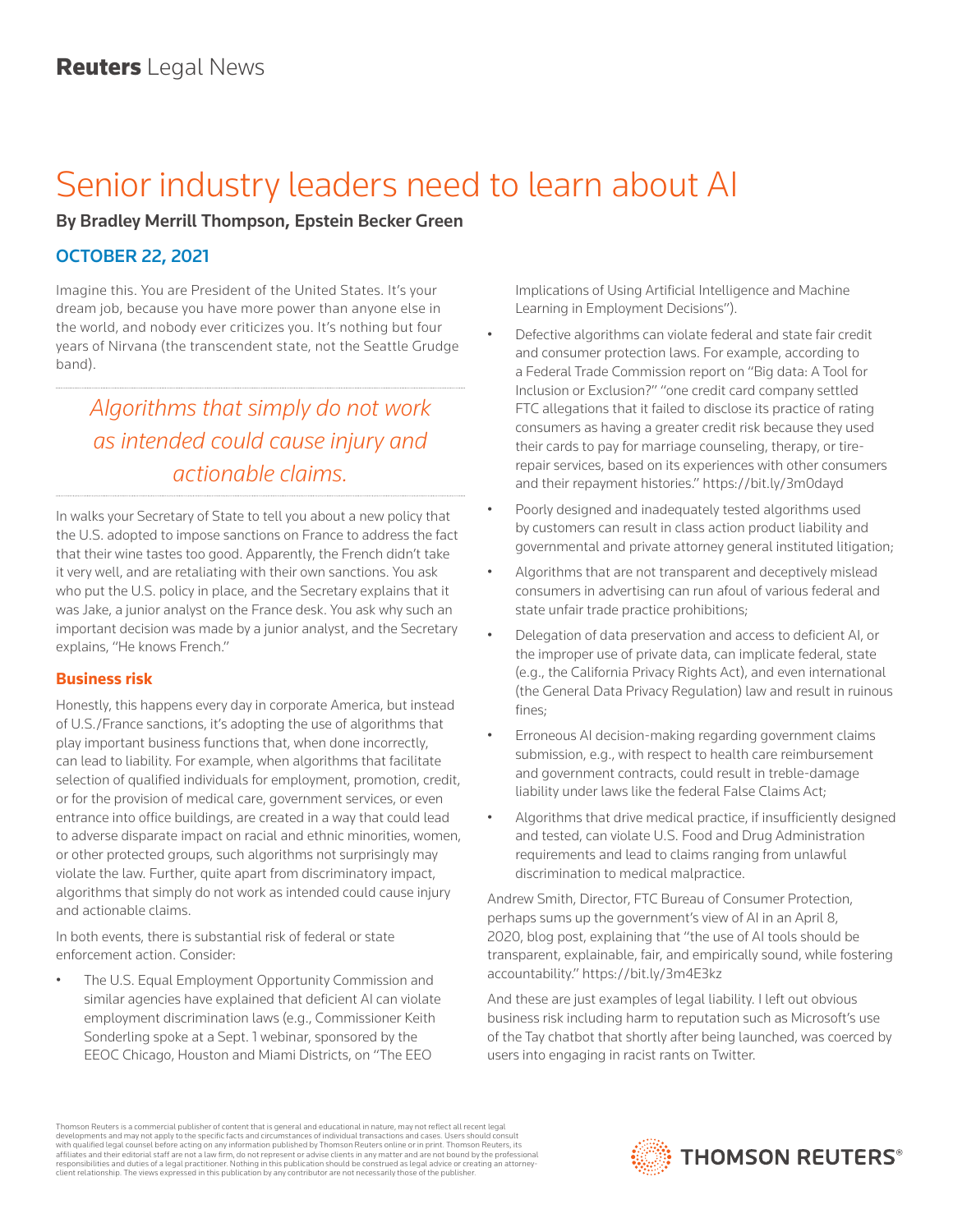### **Root cause**

But here's the truly disturbing part. When there's a problem such as these, it becomes apparent that the algorithm was put in place by Jake in the IT department. Why? Because he knows Python.

Senior industry leaders, including in-house counsel, presumably have qualifications for making important decisions that involve complex strategy and entail bet-the-farm outcomes. They have years of experience, and that experience typically covers a broad range of scenarios that produce a wide range of risks that need to be navigated. But all too often, today that expertise does not include understanding AI and the risks associated with it. Senior leaders and counsel shy away because a reasonable understanding requires some measure of math, statistics and computer science. And that is scary stuff to someone who's decades beyond school.

I am 60 years old, and I faced that problem. In my day job, I advise those developing or using AI on legal and regulatory requirements. Unfortunately, though, I didn't understand how these algorithms really worked. To address that deficit, I went back to the University of Michigan, for an online Master's of Applied Data Science. I had never written a line of code in my life.

*Senior leaders and counsel shy away because a reasonable understanding requires some measure of math, statistics and computer science. And that is scary stuff to someone who's decades beyond school.*

That was almost three years ago. I will graduate this December.

Going back to school at an advanced age can be terrifying. At times, I also found it humiliating. I clearly knew less than most of my classmates (who were, by the way, roughly the same age as my children). But I do have something that most millennials don't bad knees. That meant I could sit in a chair for endless hours and work on homework without the temptation to do something else. And the pandemic helped by keeping me at home.

#### **Why knowledge matters**

In order to participate in any discussion, you need to understand the vocabulary. Like any technical subject, data science has certainly its share of esoteric terminology and acronyms. It's important to know both what the words mean, and to develop an intuitive understanding, so that you can ask intelligent questions.

Artificial intelligence is presented as being kinda mysterious. Almost magic. But it's not. Far from it. It's really just math and statistics. And it's helpful to understand at least intuitively what math is involved, to get a sense of how the inputs into an algorithm can affect the output of the algorithm. You start to learn what is random, and what is not. You start to appreciate that a lot of the exercise in data science is clarifying the signal and getting rid of the noise. You need to appreciate what goes on between inputting and outputting that produces the output, and what might produce inaccurate results or results that are prone to change over time as the model is continuously used.

Data scientists often complain that the vast majority of what they do is simply cleaning up the data, and that's probably true. But it's really important to understand all the different ways that unclean data can lead to an erroneous result.

#### **Choosing your own path**

While I chose a master's, that's not the only way to do this. In my Facebook feed I get an endless stream of ads from nearly every major university in the country touting their courses and certifications in AI. The courses are typically called something like "Data Science for Leaders."

These educational programs can give a leader a reasonable understanding in as little as six weeks but more typically six to nine months. Indeed, there's almost an endless number of ways to obtain education regarding AI, including courses in online platforms such as Coursera that offer asynchronous learning you pursue at your own pace. These are particularly good for learning Python as a prelude to data science. An extremely popular course is Python for Everyone, by Chuck Severance at the University of Michigan. He got me through the topic when I started with absolutely no background. His secret is to just talk like a regular guy.

From my standpoint, I suggest that senior leaders stay focused on what they need to know. Senior leaders do not want themselves to become data scientists, so there's a lot of content in a typical master's program that would be useless, such as learning how to present or communicate data science models, how to use SQL databases and how to write Python code to efficiently manage large data sets.

Instead, I would recommend focusing on the core topics of supervised, unsupervised and reinforcement learning, and the courses that are essential to prepare you for those topics. Typically, that will include classes on math, statistics and manipulating data to prepare it for model learning.

It really doesn't matter how, but I would strongly urge senior managers and their counsel to get educated about AI so they can fulfill their responsibilities of providing leadership on important topics that have significant consequences for their businesses. In fact, as with cybersecurity, officers and directors could end up personally involved in litigation. It's just not safe to unthinkingly delegate that responsibility to junior people simply because they have a more current education. Not to mention the fact the board might decide that Jake should be the CEO. After all, he knows Python.